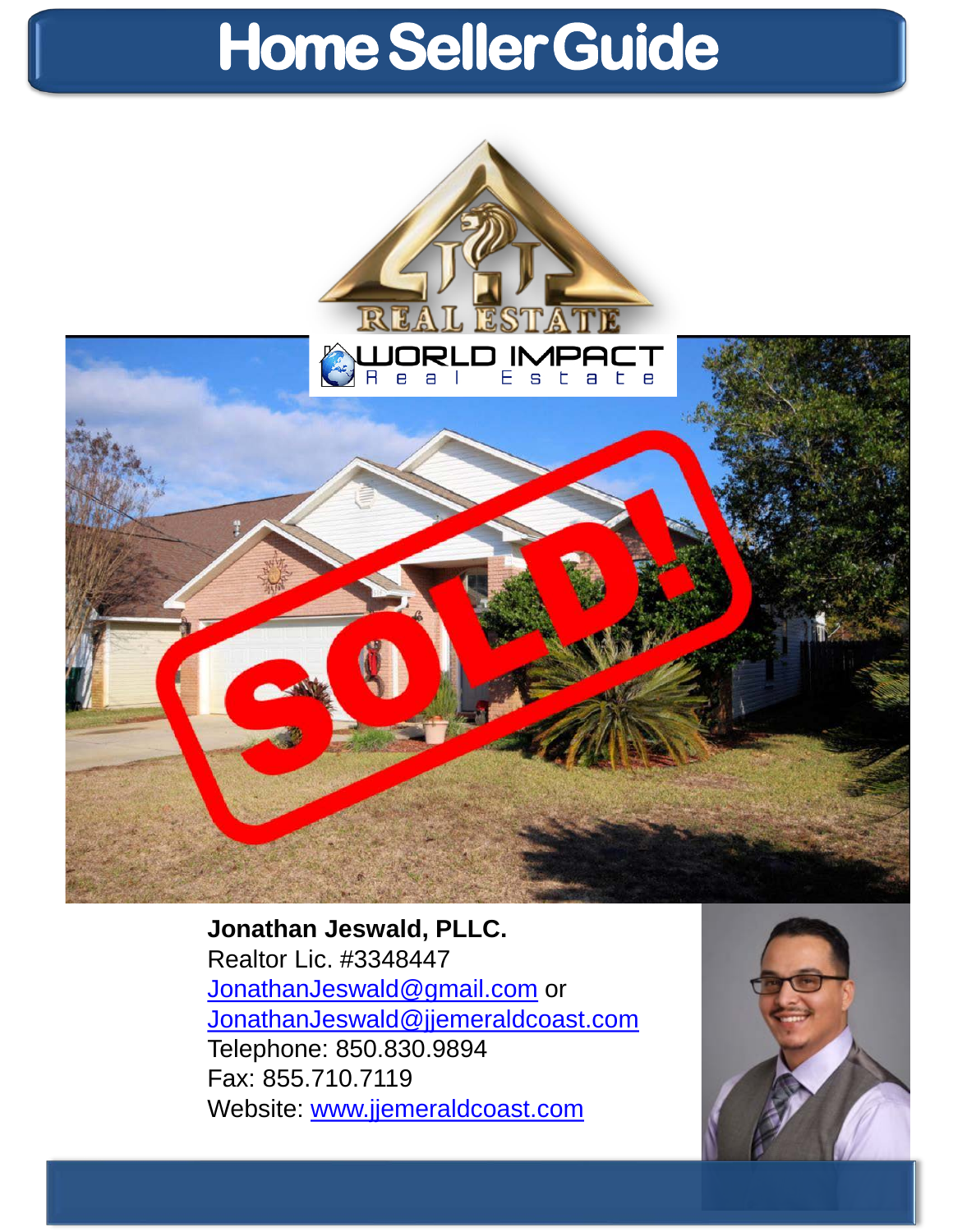## **Things to Consider Before Selling Your Property "By Owner"**

Most of us do not like to spend money unnecessarily, especially when we feel we could do the job at hand as well as the person or persons we are hiring to complete the task. It would be a good idea to consider the following questions to assess the process of handling the sale of your property yourself, before attempting to do so:

- Do you know how to determine the current market value of your home?
- Do you know how and where to advertise your home most effectively and what the costs will be?
- Did you know that each REALTOR® has access to a Multiple Listing Service (MLS), which is a database of properties listed for sale by REALTORS". Real Estate Agents refer to MLS for prospective properties to show their clients and for comparable sales when determining value for a prospective listing. Only real estate agents have access to this information.
- Have you made arrangements for your home to be available for showing 12 hours a day, 7 days a week. If not, each hour that you donot provide this availability your home is "off the market".
- Are you concerned about having strangers walking through yourhome?
- Do you know how to determine whether or not a buyer can qualify for a home?
- Are you acquainted with real estate law to write a legal and binding real estate contract?
- Do you understand the steps of an escrow and what is required of you and the buyer to complete the transaction?
- Do you know which title company, real estate attorney, termite company, inspection company and lender to hire that will provide the best service and costs to you?
- **FOR SALE BY OWNER**
- Do you have experience with resolving problems and protecting your rights in a real estate transaction?

Your home is probably your largest investment. You are the only one who can determine whether or not you should attempt to sell your home by yourself. Talk to a Realtor® before you decide. You may find that working with a professional is a lot less expensive and will get the job at hand done in a timelier and less stressful manner than attempting to do it yourself.

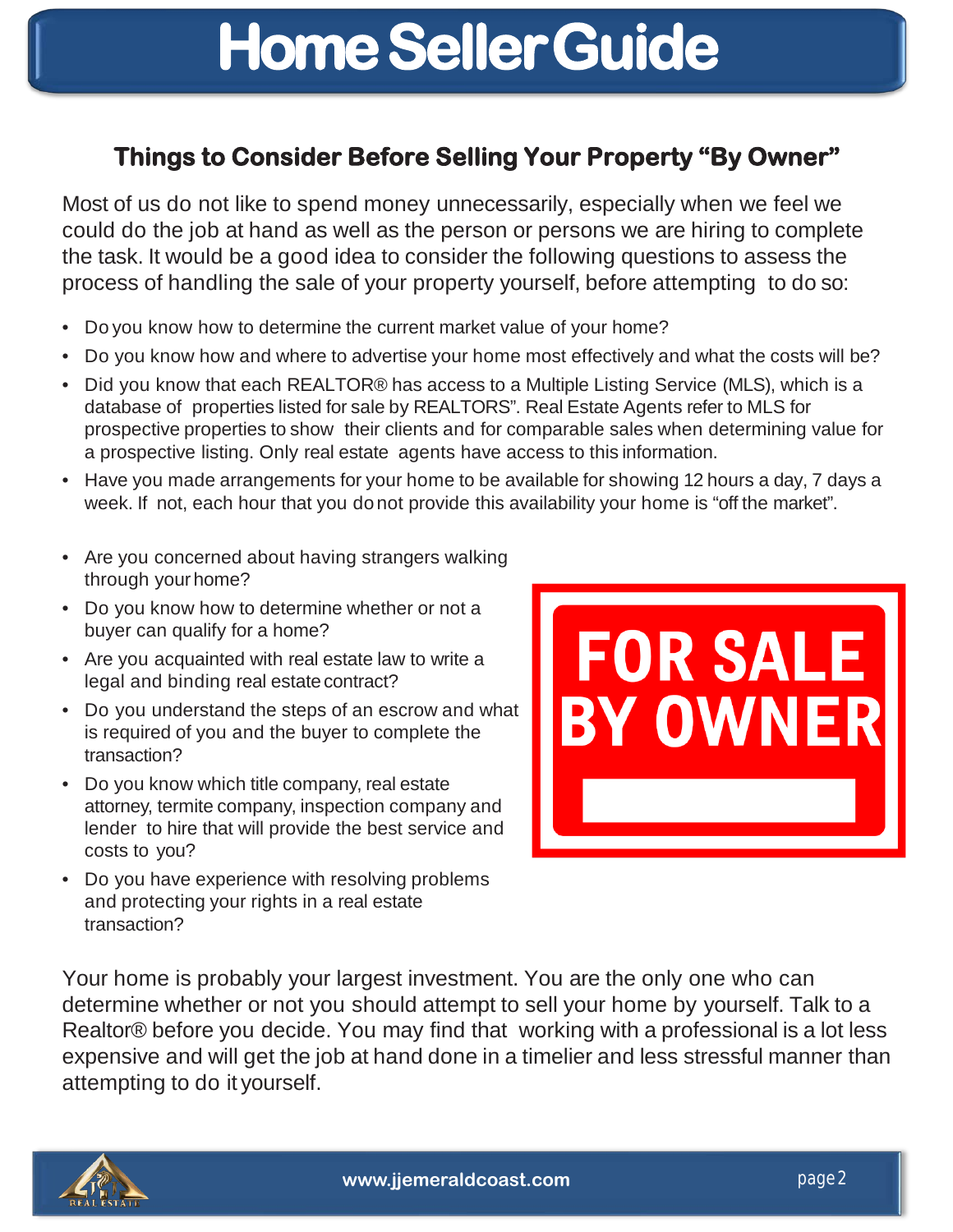## **Reasons to Use A Realtor® To Sell Your Home**

Realtors® aren't just agents. They're professional members of the National Association of Realtors and subscribe to its strict code of ethics. Without the professional guidance and expertise of a Realtor®, selling a home can often entail many unnecessary complications.

The top reasons to work with a Realtor are:



- **An Expert guide:** Selling a home usually requires dozen of forms, reports, disclosures and other technical documents. A knowledgeable expert will help you prepare the best deal and avoid delays or costly mistakes.
- **Objective information:** Realtors provide local information on utilities, zoning, schools and more. They also have objective information about each property.
- **Property marketing power:** Property doesn't sell due to advertising alone. A large share of real estate sales comes as the result of a practitioner's contacts with previous clients, friends, family. When a property is marketed by a Realtor, you do not have to allow strangers into your home. Your Realtor will generally prescreen and accompany qualified prospects through your property.
- **Negotiation knowledge:** There are many factors up for discussion in a deal. A Realtor will look at every angle from your perspective, including crafting a purchase agreement that allows you the flexibility you need to take that next step.
- **Up-to-date experience:** Most people sell only a few homes in a lifetime, usually with quite a few years in between each sale. Even if you've done it before, laws and regulations change. Realtors handle hundreds of transactions over the course of their career.
- **Emotionally sound:** A home is so much more than four walls and a roof. And for most people, property represents the biggest purchase they'll ever make. Having a concerned, but objective, third party helps you stay focused on the issues most important to you.

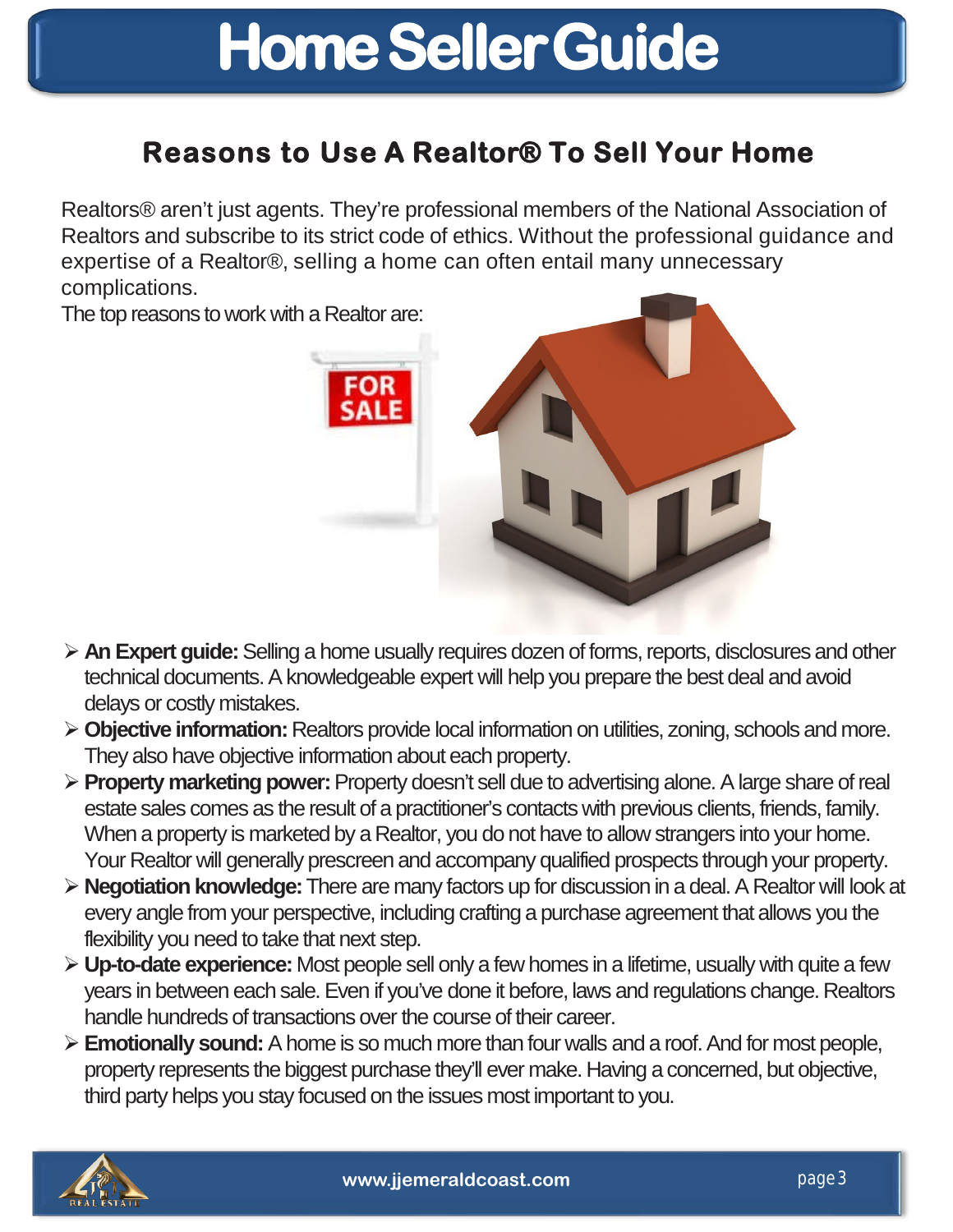## **It Pays To Work With A Realtor®**

Here are some ways a Realtor® can help you sell your home:

### *Promotion By:*

- Preparing a flyer to describe your property for public distribution.
- Posting a "For Sale" sign on your property.
- Advertising in the media. This includes MLS, flyers, local paper and home buyer magazines.

### *Viewing By:*

- "Open Houses" for the buying public.
- Conveniently scheduled appointments for house showings.

### *Networking By:*

- Neighborhood mailings.
- National relocation services.
- The Real Estate Association.
- Their personal network of clients.

### *Working With You By:*

- Conferring with you regarding when you want to place your home on the market.
- Establishing a sale price based on the following:
	- Research of comparable properties.
	- Considering the current local market conditions.
- Establishing your probable net proceeds.
- Advertising your home and making suggestions on what you can do to make your property more sell- able.
- Reviewing the necessary paper work with you.



*Negotiating The Contract By:*

- Reviewing the contract and your obligations.
- Explaining contingencies and release clauses.
- Explaining the legal disclosure requirements.
- Explaining the ramifications of pest control inspections/reports.
- Explaining your responsibilities regarding the condition of the property.
- Examining offers closely and explaining the reasons behind a possible counter-offer.

## *Managing And Under Contract By:*

- Following closely the progress of the buyer's loan and coordinating the payoff of your existing loan.
- Facilitating the appraisal process.
- Staying in constant communication with the buyer's agent to ensure a smooth closing.
- Closely monitoring contingency removal dates and discussing these with you.
- Coordinating the details of the transaction with the escrow officer.
- Making sure you get your check and settlement documents promptly after closing.

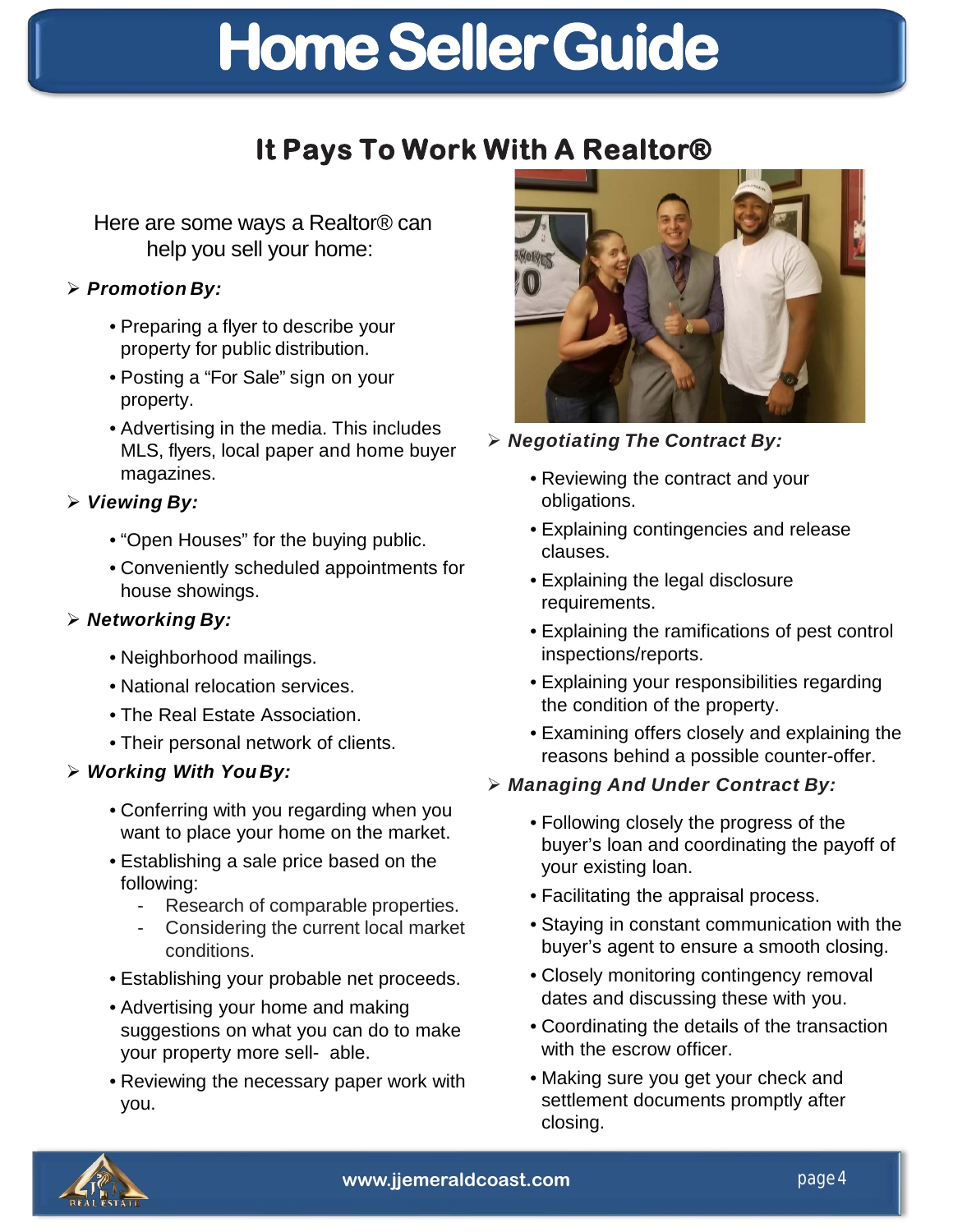## **Things to Consider when Selling Your Home**

These questions will help you decide whether you're ready for a home that's larger or in a more desirable location. If you answer yes to most of the questions, you may be ready to move.

- **Is there equity in your current home?**  Check your annual mortgage statement or call your lender to find out how much you've paid down. Usually you don't build up much equity in the first few years of your mortgage, as monthly payments are mostly interest. But if you've owned your home for five or more years, you may have significant, unrealized gains.
- **Has your financial situation changed?**  If you're making more money, you may be able to afford higher mortgage payments and cover the costs of moving. If your income has decreased, you may want to consider downsizing.
- **Have you outgrown your neighborhood?**  The neighborhood you pick for your first home might not be the same one in which you want to settle down for good. You may have realized that you'd like to be closer to your job or live in a better school district.
- **Could you remodel or add on?**  Sometimes you can create a bigger home by adding a new room or building up. But if your property isn't large enough, your municipality doesn't allow it, or you're simply not interested in remodeling, then moving to a bigger home may be your best option.
- **How is the current housing market?**  If your market is hot, your home may sell quickly and for top dollar, but the home you buy will also be more expensive. If your market is slow, finding a buyer may take longer, but you'll have more selection and better pricing as you seek your new home. Ask your real estate professional what they see happening locally.
- **How are interest rates?**  Low rates help you buy "more" home, and also make it easier to find a buyer for your current place.
- **Is the effort and cost of maintaining your current home becoming difficult to manage?**

A Realtor ® can help you decide whether a smaller house, condo, or rental would be appropriate.

Here are suggested items to take care of before listing your home for sale:

 **Consider a pre-sale home inspection.** An inspector will be able to give you a good indication of the trouble areas that will stand out to potential buyers.

#### **Organize and clean.**

Eliminate clutter and pack up your least-used items, such as large blenders and other kitchen tools, out-of-season clothes, toys, and seasonal items. Store items off-site or in boxes neatly arranged in the garage or basement. Clean the windows, carpets, walls, lighting fixtures, and baseboards to make the house shine. Hold a yard/garage sale to get rid of clutter and earn some money in the process.

#### **Get replacement estimates.**

Do you have big-ticket items that will need to be replaced soon? Find out how much it will cost to repair an older roof or replace worn carpeting, even if you don't plan to do so. The figures will help buyers determine if they can afford the home, and they'll be handy when negotiations begin.

### **Add curb appeal.**

Walk out to the front of your home, close your eyes, and pretend you're a prospective buyer seeing the property for the first time. Some suggestions to add curb appeal:

- Trim bushes and branches. Make sure they don't block windows.
- Set a pot of flowers on your front porch or walkway.
- **If** Install new matching locks and knobs on your front door.
- Repair any cracks or holes in the driveway and clean oil spots with degreaser and a steel brush.
- Edge the grass around trees and walkways.
- Clear toys and lawn tools from the yard.
- Buy a new mailbox.
- **Purchase a new doormat for front door.**

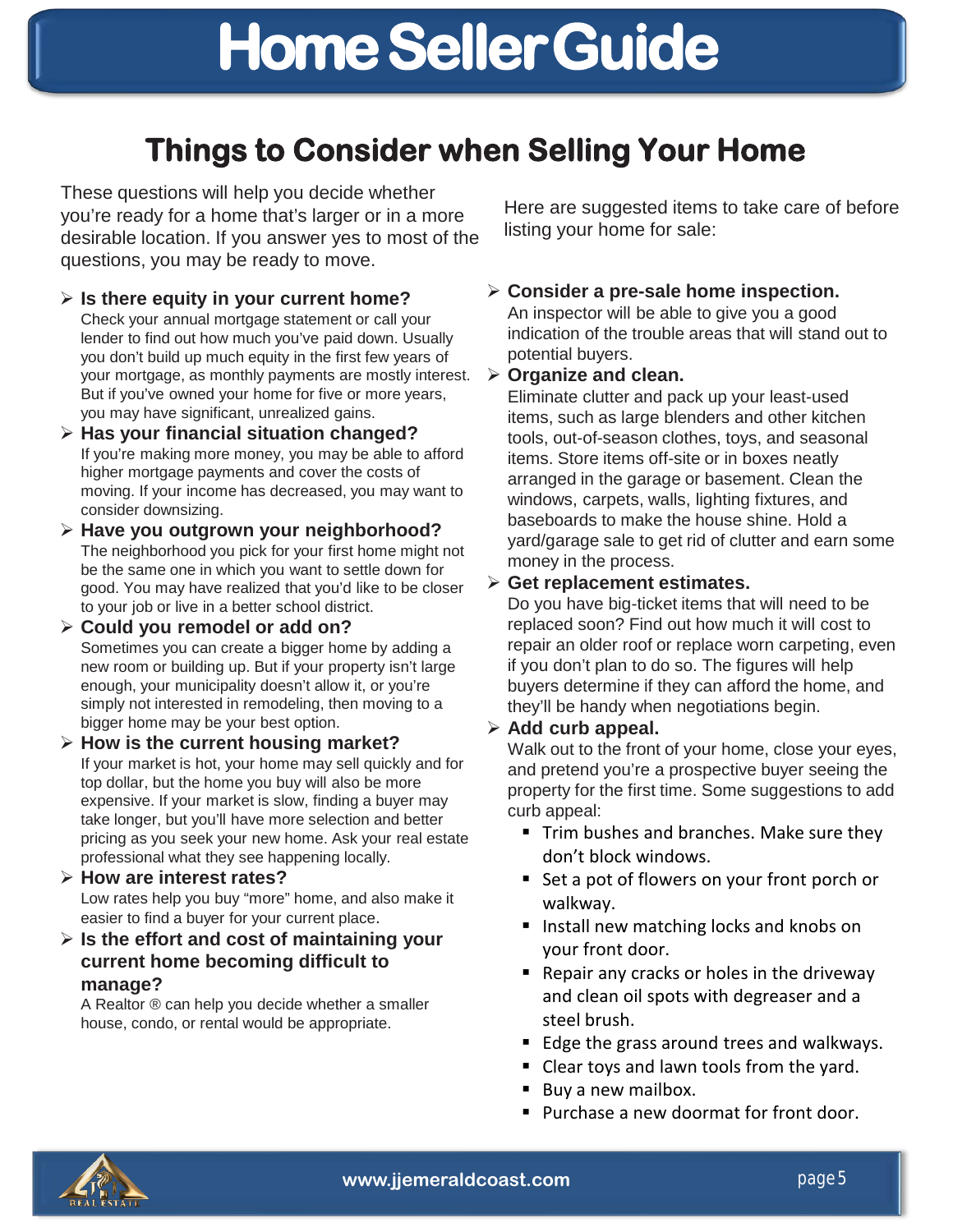## **Short Sales**

A short sale is one where the net proceeds from the sale won't cover your total mortgage obligation and closing costs, and you don't have other sources of money to cover the deficiency. It's significantly different from a foreclosure, which is when your lender takes the title of your home through a lengthy legal process and then sells it directly. A short sale is sometimes the route sellers take to avoid foreclosure.

#### **Consider loan modification first.**

Contact your lender to see if it has programs to help you stay in your home. You may be able to refinance your loan at a lower interest rate, switch to a different payment plan to help you get caught up, or secure a temporary forbearance period.

### **Hire a qualified team.**

Find a qualified real estate agent and a real estate attorney who both specialize in short sales. Interview at least three candidates for each and look for prior short-sale experience. Find people who will advise you in your best interests. A qualified real estate professional can give you accurate pricing advice through a comparative market analysis or broker price opinion. The team will also be able to expertly market the home, negotiate complex contracts with buyers, and ease the process of working with your lender(s).

#### **Prepare a short-sale package to send to your lender(s) for approval.**

You can't sell short without your lender (and any other lien holders) agreeing to the sale and releasing the lien so that the buyers can get clear title. This is another task where your team will be indispensable.

### **Gather documentation before offers come in.**

Your lender requires several documents in order to consider a short sale. This package accompanies the offer, typically including:

- A hardship letter detailing your financial situation and why you require a short sale
- A copy of the purchase contract and listing agreement
- Proof of your income and assets
- Copies of your federal income tax returns for the past two years

## **Preparing for a Short Sale**: **How to Navigate a Short Sale:**

### **Be prepared for a lengthy waiting period.**

Even if you're well organized and have all the documents in place, short sales can still be a long process. Waiting for your lender's review of the short-sale package can take several weeks or even months. The length varies by lender and location, but these benchmarks can put your situation in perspective:

If you have only one mortgage, the review often takes about two months.

If you have a first and second mortgage with the same lender, the review can take about three months.

With two or more mortgages with different lenders, it can take four months or longer.

Your real estate professional and attorney, with your authorization, can work with your lender's loss mitigation department on your behalf to prepare the proper documentation and speed the process along.

### *When the bank does respond…*

it can approve the short sale, make a counteroffer, or deny the short sale. The last two actions can lengthen the process or put you back at square one.

### *Don't expect a short sale to solve your financial problems.*

*Here are some post-short sale conditions to keep in mind:*

Your lender may ask you to sign a promissory note agreeing to pay back the amount of your loan not paid off by the short sale. If your financial hardship is permanent and you can't pay back the balance, talk with your real estate attorney about your options. Any amount of your mortgage that is forgiven by your lender may be considered income, and you may have to pay taxes on that amount.

Having a portion of your debt forgiven may have an adverse effect on your credit score. However, a short sale will generally affect your credit score less severely than foreclosure or bankruptcy.

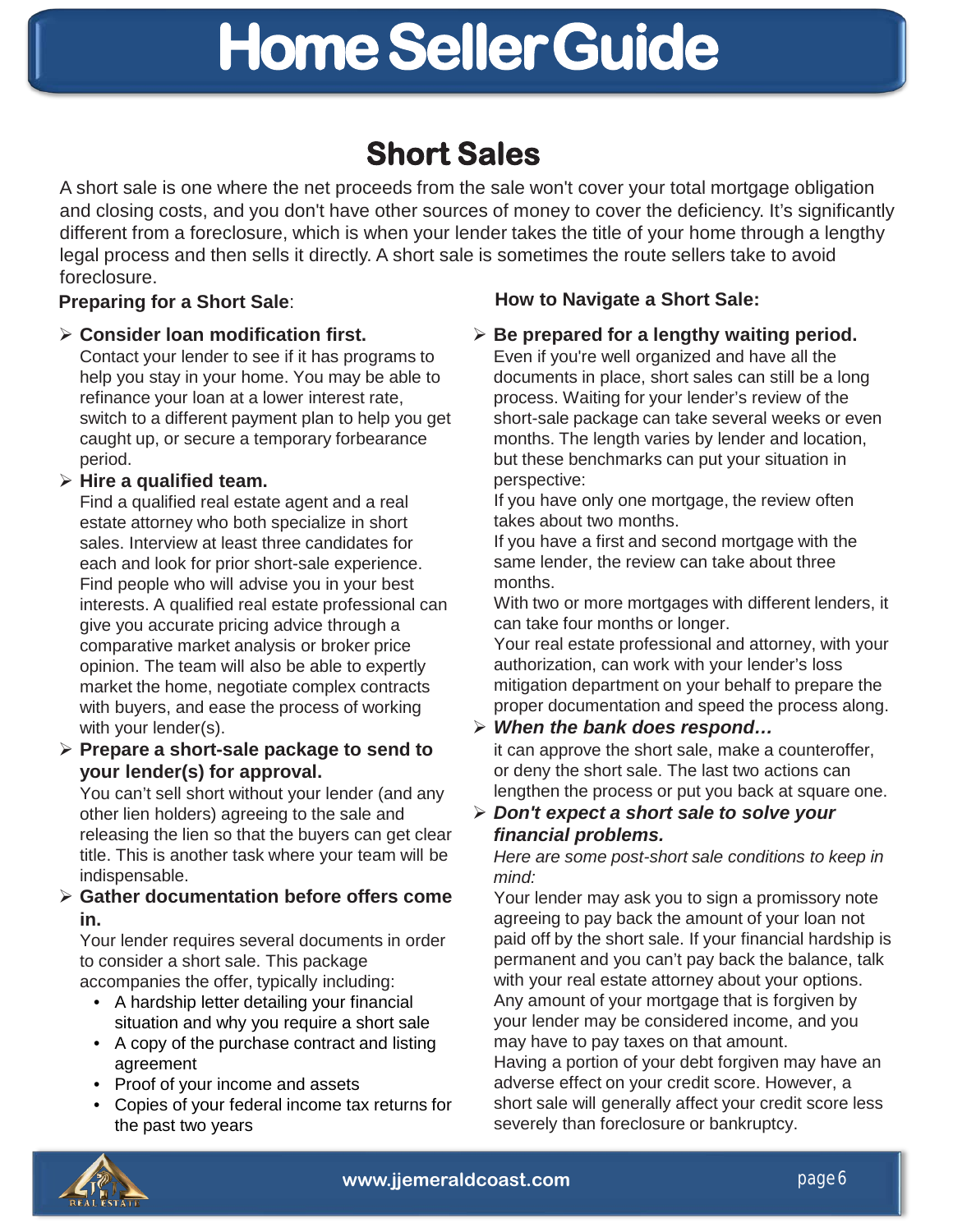## **Capital Gains**

### **A Special Real Estate Exemption for Capital Gains**

Much like when you sell stock, you owe taxes on the difference between what you paid for the stock and how much you received from the sale. There are other considerations.

Up to \$250,000 in capital gains (\$500,000 for a married couple) on the home sale is exempt from taxation if you meet the following criteria: (1) You owned and lived in the home as your principal residence for two out of the last five years; and (2) you have not sold or exchanged another home during the two years preceding the sale. You may qualify for a reduced exclusion if you otherwise qualify but are short of the two-out-of-the-last-five-years requirement if you meet what the tax law calls "unforeseen circumstances," such as job loss, divorce, or family medical emergency.

| <b>Calculating Gain:</b>                                                                                                                                       |   |
|----------------------------------------------------------------------------------------------------------------------------------------------------------------|---|
| Your home's original sales price when you bought it (not what you brought<br>to closing).                                                                      |   |
| Additional costs you paid toward the original purchase (include transfer<br>fees, attorney fees, and inspections but not points you paid on your<br>mortgage). | + |
| Cost of improvements you've made (including room additions, deck, etc.<br>Improvements do not include repairing or replacing existing items).                  | + |
| Current selling costs (include inspections, attorney fees, real estate<br>commission, and money you spent to fix up your home to prepare it for<br>sale).      | ÷ |
| Add the above items to get your adjusted cost basis:                                                                                                           | = |
| The final sale amount for your home.                                                                                                                           |   |
| The adjusted cost basis figure from above.                                                                                                                     |   |
| Your capital gain:                                                                                                                                             |   |

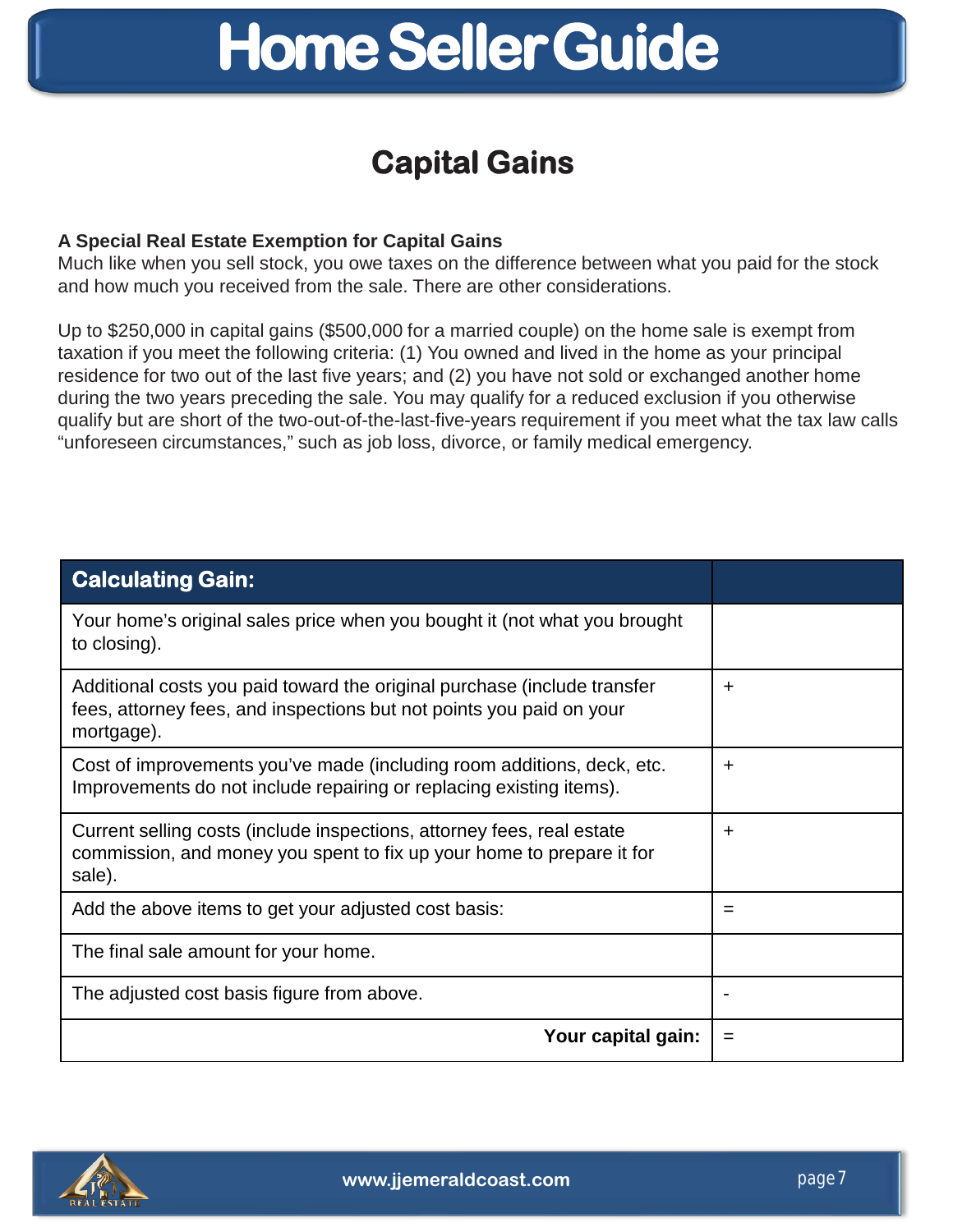## **The Contract Process**

- $\triangleright$  Escrow is a neutral depository for funds and documents needed to complete a real estate transaction. When a buyer and seller have signed a purchase contract, a copy of that contract along with the buyer's earnest money check are deposited into escrow. This constitutes opening of escrow and the escrow process begins and progresses as follows:
- $\triangleright$  A copy of existing deed is ordered by the escrow officer, to obtain the legal description of the property and the names of the recordowners.
- $\triangleright$  The escrow officer or an assistant then orders a commitment for title insurance from the company's title department, in order to determine what will be required to close the transaction and to inform the buyer and the buyer's lender what will remain of record against the propertyafter closing.
- $\triangleright$  Statements from the seller's existing lender and the homeowners association are ordered in order to determine the amounts needed for payoff and/or transfer at the close of escrow.
- Copies of the commitment for title insurance, covenants, conditions and restrictions and termite inspection reports are forwarded to buyer, seller and lender for their approval as received.
- $\triangleright$  Upon receipt of the buyer's loan documents from the buyer's lender, the escrow officer prepares the settlement statement (or HUD), based on the information provided by the buyer's new lender, the statements from homeowners association and payoff lenders and the purchase contract. The buyer and seller are contacted separately to schedule signing appointments for each. Buyer and seller sign separately. The buyer will deposit closing funds at the scheduled signing time unless other arrangements are previously made.
- $\triangleright$  After signing, the loan documents are returned to the buyer's lender for approval and funding. Upon receipt of the loan proceeds from the lender, the escrow officer will release the documents in the transaction for recording with the County Recorder on the agreed upon recording date. After recording, the funds are disbursed and copies of all documents are provided to Realtors®, buyers and sellers and the title insurance policies are issued to the buyer and the buyer's newlender.
- $\triangleright$  In Florida, real estate agents are authorized to write purchase contracts and escrow/title companies are authorized to complete standard documents to close a real estate transaction. As a result, attorneys are not commonly engaged in real estate closings of residential property. The real estate professionals generally involved include the real estate agents, the escrow officer and the buyer's loan officer.
- $\triangleright$  Be advised, however, that none of the above referenced professionals are allowed by law to offer legal advice. If you have a complex transaction or have questions or doubts that cannot be answered by your real estate professionals, it is important that you consult with an attorney.

- **Reviewing the contract and your obligations.**
- **Explaining contingencies and release** clauses.
- **Explaining the legal disclosure requirements.**
- **Explaining the ramifications of pest control** inspections/reports.
- **Explaining your responsibilities regarding the** conditions of the property.
- **Examining offers closely and explaining the** reasons behind a possible counter-offer.

## **Negotiating the Contract By: Managing and Under Contract By:**

- **Following closely the progress of the buyer's** loan and coordinating the payoff of your existing loan.
- **Facilitating the appraisal process.**
- Staying in constant communication with the buyer's agent to ensure a smooth closing.
- **EXECT** Closely monitoring contingency removal dates and discussing these with you.
- **Coordinating the details of the transaction with** the escrow officer.
- Making sure you get your check and settlement documents promptly after closing.

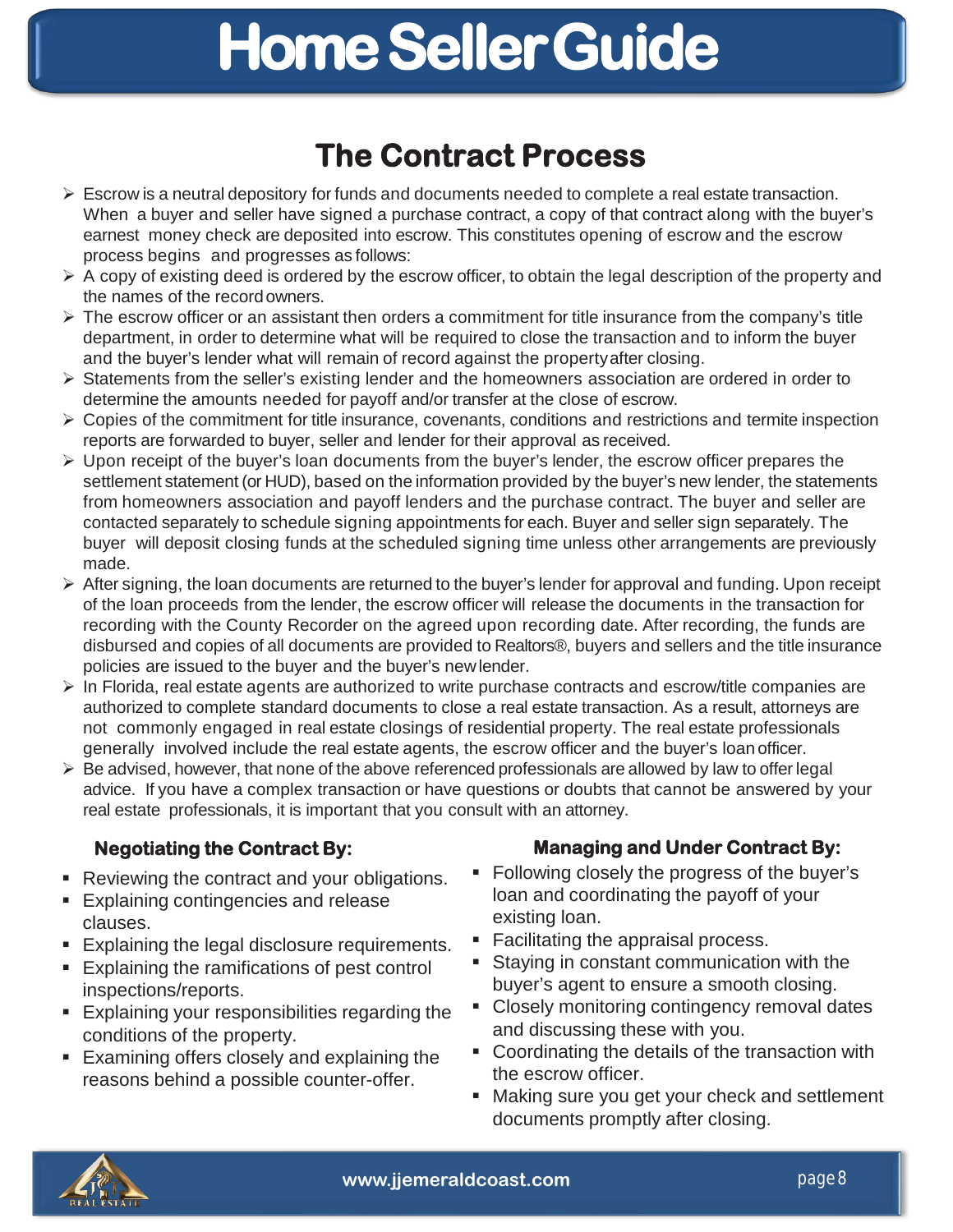## **Tips for Listing your Home**

### **Price Your Home Right**

Your agent can research comparable sales in your area and advise you of the appropriate price range for your property.

#### **Be Flexible on Financing Terms** Have your agent explain what financing options are available. Flexibility on financing terms may secure a

better selling price. **Time it Right**

> Ask a real estate professional to determine whether the market cycle is poised to net you the most money.

#### **Make Your Property Accessible to Buyers**

Lock boxes are a great way to make your home most accessible to agents for showing. Appointment-only showings are the most restrictive. If your lifestyle is not compatible with frequent showings, your agent will help you determine a solution to suit your needs. Remember, the easier a home is to show, the better the odds are of getting the deal you want.

#### **Use the Latest Marketing Technology** Make sure your agent utilizes the latest technology, such as Internet sites and social media that cater to home-buyers. In some areas, cable advertising is popular. Others use 800-number interactive voice response systems. A good agent will know where you can get the best exposure.

### **Stage Your PropertyCorrectly**

Put some items in storage, create more light, play music or otherwise improve the ambience. Your agent can offer helpful advice to create the right first impression.

 **Remember that Selling Property is not Seasonal**

Do not base selling decisions on the seasons. Property sells year-round.

**Re-Evaluate the MarketingPlan**

Re-evaluate your agent's marketing plan periodically. Make needed adjustments based on the current market and buyers.

## **Analyze Why You Are Not Getting Offers**

Eighty percent of all buyer activity comes from signs and MLS listings. So, if you are not getting offers and are flexible with showing your home, it may be time to re-evaluate your price, not necessarily your agent.

#### **First Impressions are Golden** Sales have gone south thanks to unkempt lawns, cluttered closets, unpainted front doors, hard-to-work

locks, blown light bulbs, bad color, stains, unlit areas, and foul smells. Spend time on the little things. Double up on your gardening. Keep things cleaner than usual. Take serious control of your pets during this time period.

## **Make the Right Kind of Repairs**

Before making improvements, prior to listing, consult a real estate professional. Some upgrades will not yield any real increase in value, while others may increase property value substantially. Ask for low-cost solutions to minor repairs that will yield the best profits.

#### **Give the Sales Process Enough Time** Homes may take three to six months in any market. Estimate how much time you have before you need to sell and then plan ahead to allow extra time. You don't want to be forced to accept a disappointing offer.

## **Screen Prospects Adequately**

One of the best reasons for hiring an agent is their ability to pre-qualify a prospect financially so that you don't lose valuable negotiation time. Your agent may discover when a prospect has an ulterior motive for shopping homes.

### **Believe that You Can Make a Difference**

The top agents in the industry report that their sellers are responsible for at least one out of ten sales. You can network with your business and personal friends, hand out flyers, and keep your house in move-in condition. Your agent should be ready to hand you all sorts of assignments to make the team effort successful.

#### **Test the Market**

Never put your property on the market unless you really want a sale! Get ready for a professional sales push when you list. If your plan harbors some indecision, resolve it before you list because success is every great agent's objective!

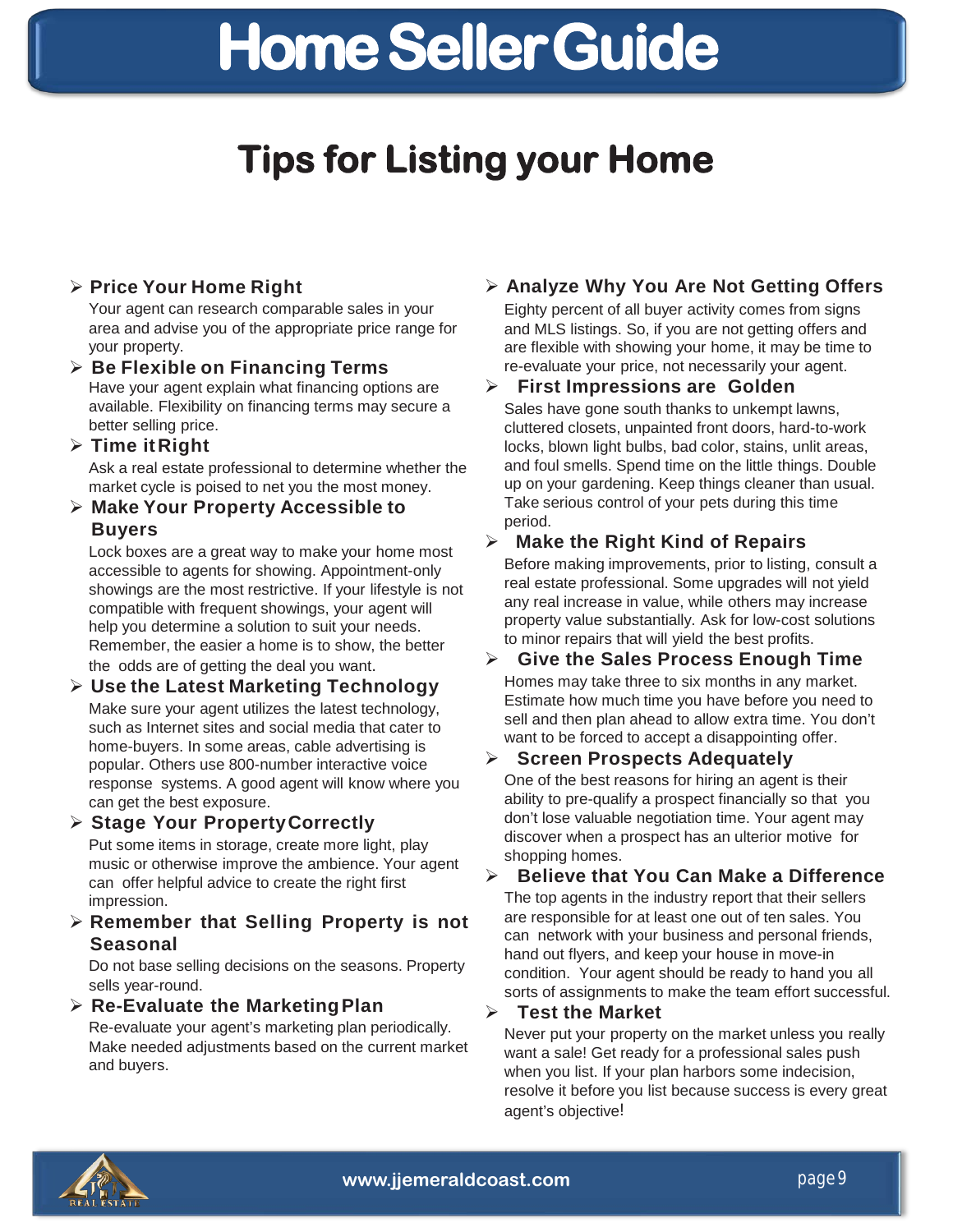## **Tips for Showing Your Home**

#### **Clean windows make a huge difference.**

Remove window screens and place them outside on a tarp or other clean, waterproof surface. Use a garden hose, an all-purpose cleaner, and a soft brush to gently clean the screens. You don't need anything special to polish up window glass; just mix a solution of one part white vinegar to eight parts water, plus a drop or two of dishwashing liquid in a spray bottle. Wipe with newspaper to avoid streaks. (Washing on a cloudy day also reduces streaking.)

#### **The fridge is the most common source of kitchen smells.**

Check the drip tray underneath your refrigerator and wash out any standing water from defrosting. Scrub the inside of the fridge with a baking soda and water solution. Activated charcoal in the fridge can help keep odors at bay.

#### **Think outside the house.**

It's amazing the difference a sparkling entryway makes to your home's curb appeal. Wipe down your front door, give the doormat a good shake/vacuum, and make sure dust and dirt haven't collected on outdoor furniture. Use a pressure washer to give your driveway and garage floor a good cleaning. The acidity in dark cola drinks can help remove oil, rust, and grease stains, along with a little elbow grease.

- **Improve curb appeal.** Look at your home objectively from the street. Check the condition of the landscaping, paint, roof, shutters, front door, knocker, windows, and house number. Observe how your window treatments look from the outside. Something special—such as big flowerpots or an antique bench—can help your property stand out after a long day of house hunting.
- **Enrich with color.** Paint is cheap, but it can make a big impression. The shade doesn't have to be white or beige, but stay away from jarring pinks, oranges, and purples.
- **Upgrade the kitchen and bathrooms.** These are make-or-break rooms. Make sure they're squeaky clean and clutter-free, and update the pulls, sinks, and faucets. In a kitchen, add one cool appliance, such as an espresso maker.

#### **Target the Bathroom.**

For tile floors**,** apply your usual cleaner and then run a wet/dry vac, which will suck contaminants out of the grout. Pour a quarter cup each of baking soda and vinegar down the drains, leaving the concoction overnight, then flush with boiling water. Clean soap scum and mildew from plastic shower curtains by tossing them into your washer on the gentle cycle in cold water, with detergent and  $\frac{1}{2}$  cup vinegar (if mildew is present, add ½ cup of bleach instead of vinegar). Put a couple of large towels into the machine to act as scrubbers. Allow the curtain to drip-dry on the rod.

#### **Make your bed better.**

Vacuum mattresses and box springs, and then rotate and flip over. Do the same for removable furniture cushions. This is also a great time to wash or dryclean the dust ruffle and mattress pad.

#### **Wash the walls.**

Grease, smoke, and dust can adhere to walls and make even the best decorating look dingy. Resist the temptation to spot-clean since it will make the rest of the wall look dirtier. Mop walls using a generalpurpose cleaner diluted with hot water. Don't press too hard, and rinse the mop head frequently in clean water. Use melamine foam cleaner to erase scuffs and stains.

- **hardwood floors.** Refinishing is costly, messy, and time-consuming, so consider screening instead. This entails a light sanding — not a full stripping of color or polyurethane — then a coat of finish.
- **Clean out and organize closets.** Remove anything you don't need. Closets should only be half-full so buyers can visualize fitting their belongings.
- **Update window treatments.** Buyers want light and views, not dated, heavy drapes. To diffuse light and add privacy, consider energy-efficient shades and blinds.
- **Hire a home inspector.** Do a preemptive strike to find and fix problems before you sell your home. Then you can show receipts to buyers, demonstrating your detailed care for their future home.

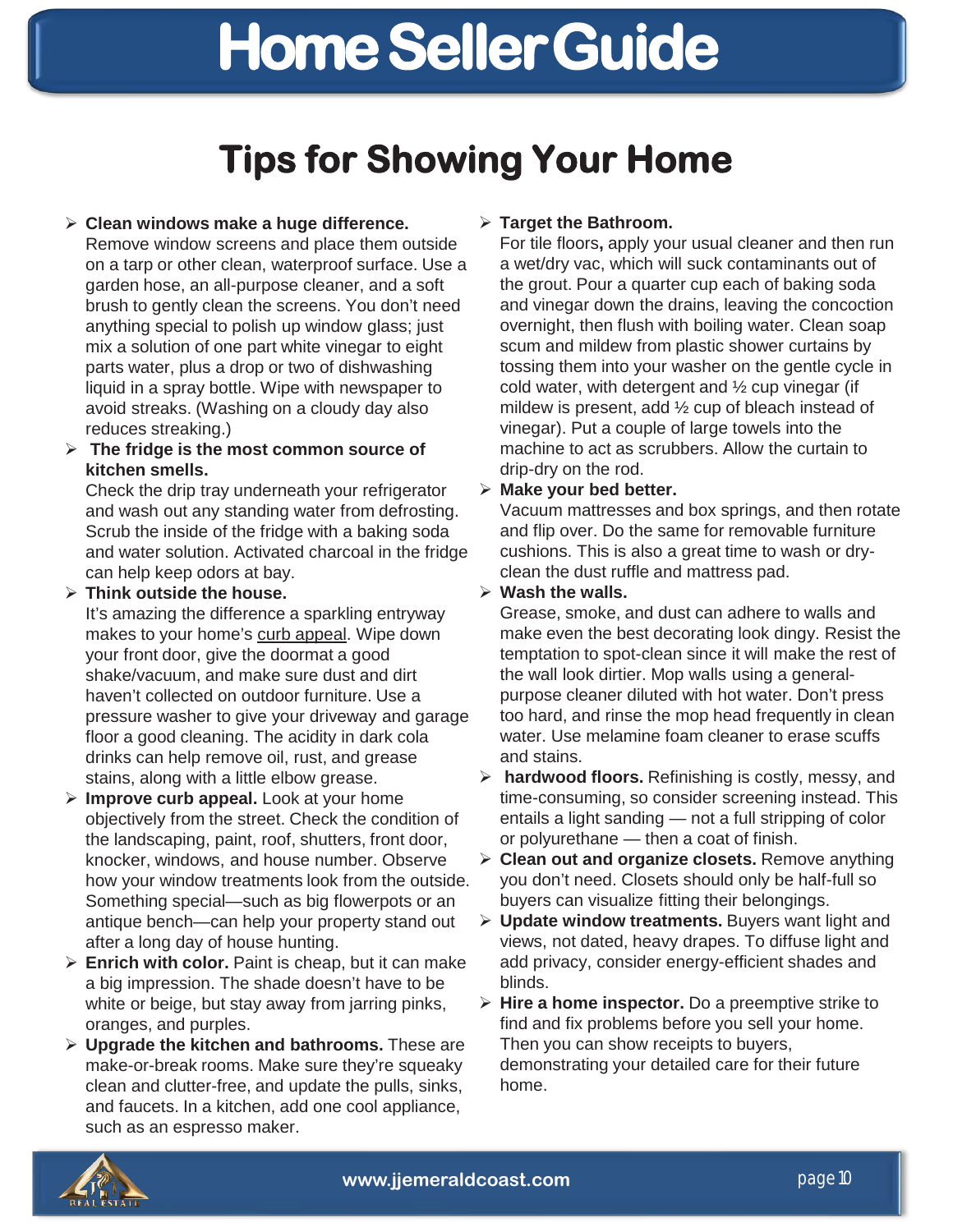## **Open Houses**



Many times an open house is used to market your house to potential buyers. The open house will be scheduled on weekends and will be scheduled in advanced in order for the sellers to make arrangements to be away from the house. Below is a checklist in order to prepare your home for an open house.

- $\Box$  Make arrangements to be out of the house to permit the agent to do "their job." If you are home, potential buyers feel uncomfortable as they are there to inspect your house and they may inadvertently insult you.
- $\Box$  Protect your pets. Keep them out of the way in a restrictive area or even out the house.
- $\Box$  Open all blinds and drapes to make the home light and cheerful.
- $\Box$  Turn on additional lights and lamps as needed.
- $\Box$  Remove excess clutter from the floor, tables and counter tops.
- $\Box$  Keep your valuables safely locked up or out of sight. Your agent can not be in all rooms and watch everyone.
- $\Box$  Clean the bathroom so they sparkle!
- $\Box$  Don't forget to make the bed and do the dishes.
- $\Box$  Dust and vacuum the house thoroughly.
- $\Box$  Remove excess toys and equipment from yards.
- $\Box$  Wash down your driveway and patios.
- $\Box$  Turn off all TVs. Very soft background music may be acceptable in some cases.
- $\Box$  Fresh flowers in the front yard, on the porch, and in the house can create a welcoming effect.

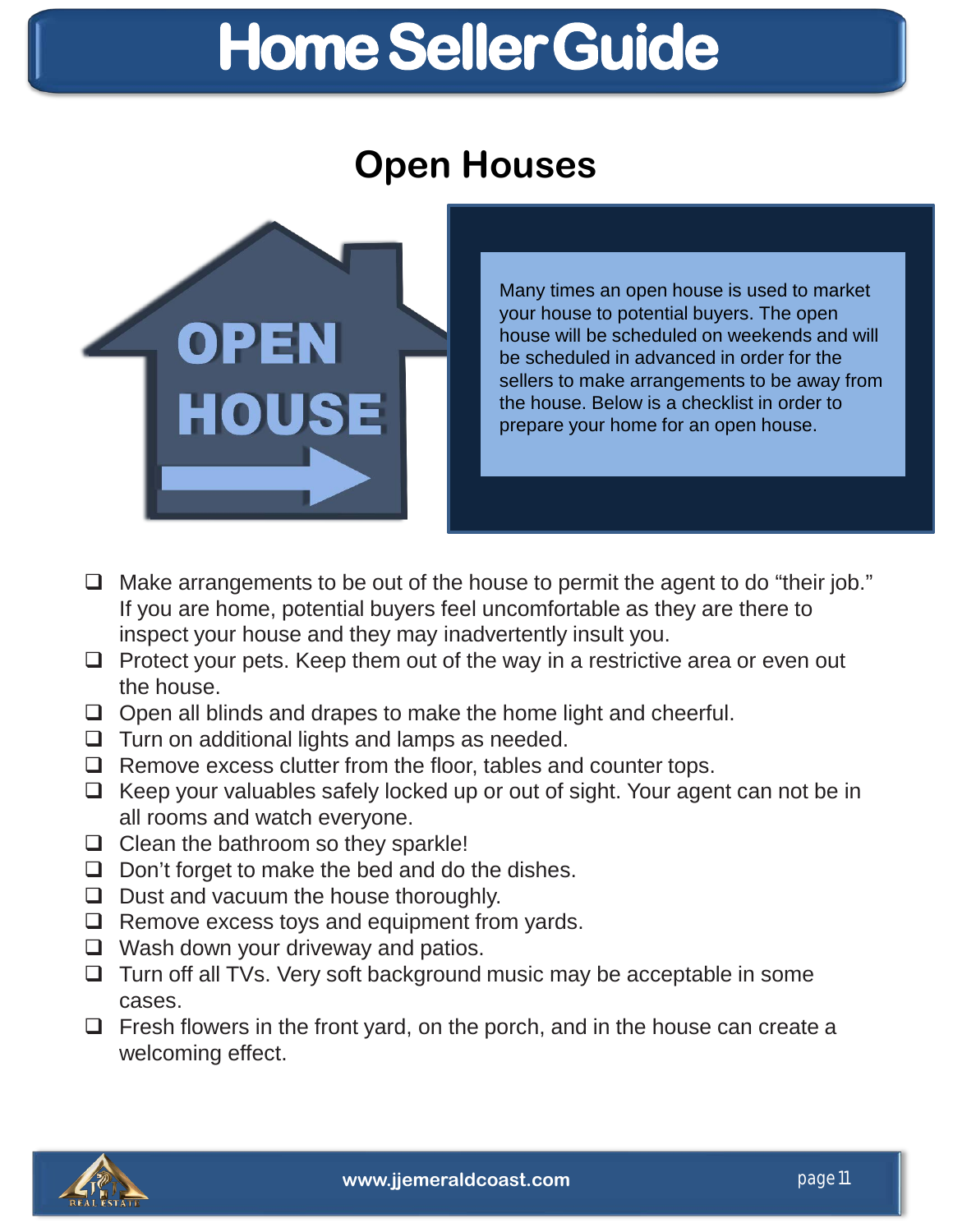## **Chances of an Offer to Purchase**

The first step of receiving an offer is to have a qualified buyer. Your Realtor will be sure that the offer is coming from a qualified buyer. The following determines a Qualified Buyer:

- **They are prequalified—or even better, preapproved—for a mortgage.** Such buyers will be in a much better position to obtain a mortgage promptly.
- **They have enough money to make a down payment and cover closing costs.** Ideally, buyers should have 20 percent of the home's price as a down payment and between 2 percent and 7 percent of the price to cover closing costs. If they plan to make a smaller down payment, they will need to purchase mortgage insurance, through either a government guarantee program or a private mortgage insurer. Their ability to provide earnest money in a timely fashion will be an indicator of liquid reserves.

## **How to Improve the Chances of an Offer**

- **Price it right.** Set a price at the lower end of your property's realistic price range. Consider:
	- **Comparable properties:** A "comp" is what real estate professionals call home sales that can be reasonably used to help determine the price of your home. But just because you're in the same neighborhood doesn't mean that the houses will sell for the same amount. Your real estate professional will help you determine how to compare your home in terms of size, upkeep, and amenities.
	- **Competition:** How many other houses are for sale in your area right now? Are you competing against new homes or condos for sale in the area?
	- **Contingencies:** Do you have special needs that might turn away buyers? A common one is refusing to be flexible about a moving date.
	- **Asking a lender:** Since most buyers will need a mortgage, the home's sale price should be in line with a lender's estimate of its value.
	- **Accuracy:** Studies show homes priced more than 3 percent over the correct price take longer to sell.
- **Prepare for visitors.** Get your house market-ready at least two weeks before you begin showing it. Make all your repairs, and then do a deep clean (or hire a cleaning service to help).
- **Consider an appraisal.** For a few hundred dollars, a qualified appraiser can give you an estimate of your home's value. This is useful for sellers going through a divorce or needing to divide the proceeds for other reasons. Be sure to ask for a market-value appraisal, and find someone who understands the area and type of home you have. Your agent should be able to offer recommendations.
- **Be flexible about showings.** Spur-of-the-moment showings are disruptive, and making sure your home is constantly ready to show can be exhausting. But the more amenable you can be, the sooner you'll find a buyer.
- **Anticipate the offers.** Decide in advance the price range and terms that are acceptable. Be clear with yourself and your agent about what kind of offers you're comfortable with. It's critical to know what price you'll accept before entering negotiations with a potential buyer.

### **Don't refuse to drop the price.**

If your home has been on the market for more than 30 days without an offer, be prepared to at least consider lowering your asking price.

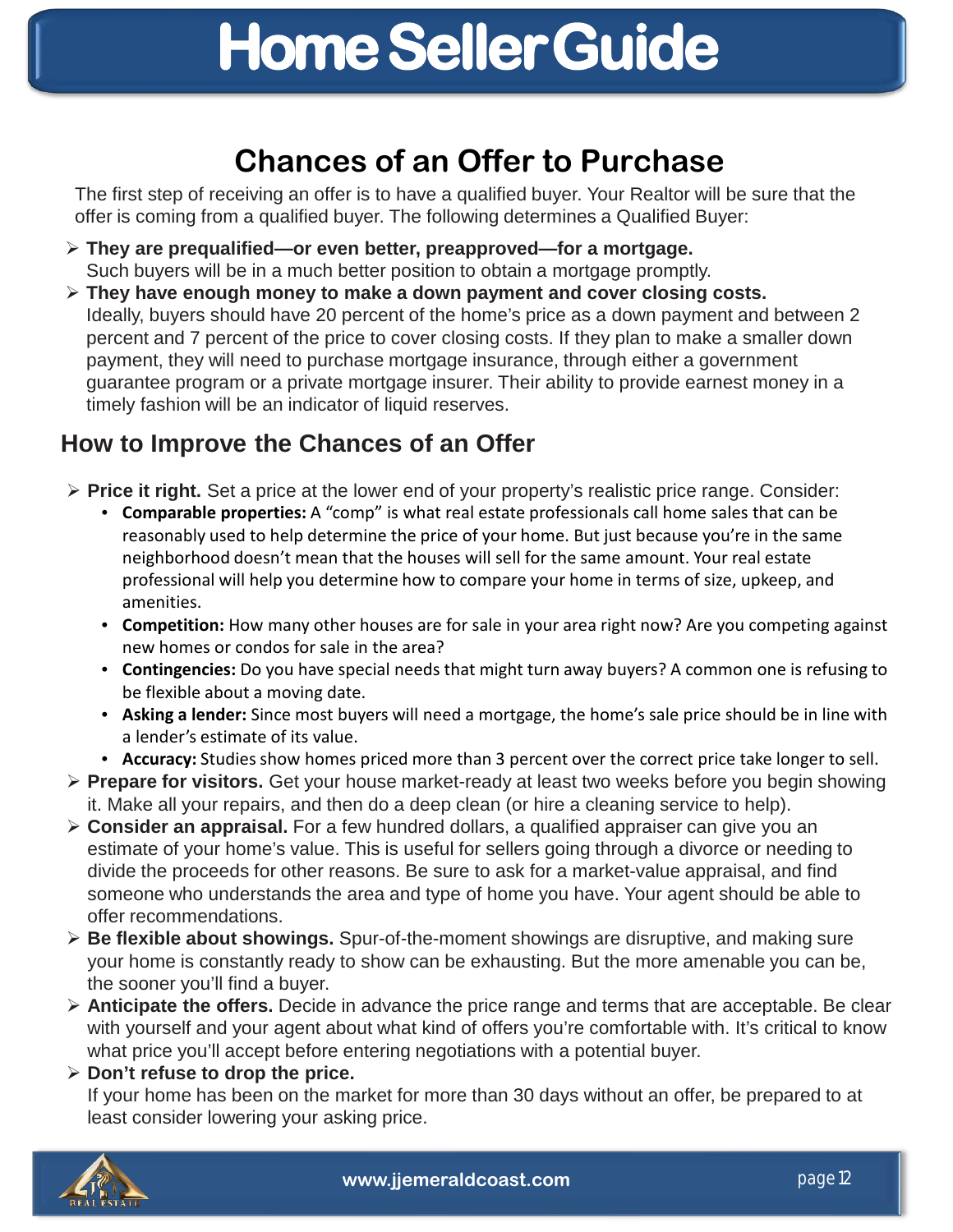## **The Process while Under Contract**

## **Inspections**

The standard Florida Association of Realtors® purchase contract used by most real estate agents contains a provision that allows the buyer to physically inspect the property being purchased, either by himself or by a professional inspector or inspectors within the first ten days of acceptance of the contract by the seller. It is the seller's obligation to provide the buyer access to the property during this ten day inspection period for whatever inspections the buyer requires. Below is a list of common types of inspections.

## **Structural PestControl**

- To determine any active infestation by wood destroying organisms.
- To determine whether there is any earth to wood contact, cellulose debris or faulty grades on the property.

In the event that there are wood destroying organisms or secondary issues with regard to the property, generally these issues must be addressed prior to the close of escrow and if the termite company that did the initial report does not do the repairs, then the property must be reinspected by a termite company and a clear report deposited into escrow, prior to the close of escrow.

## **PhysicalInspection**

- $\triangleright$  This inspection can encompass inspection of the roof, plumbing, electrical, heating and any other accessible area of the property.
- $\triangleright$  A detailed report or reports will be written by the inspector or inspectors with recommendations for repairs, and same will be delivered to the buyer. Subsequently the buyer will request of the seller any repairs that the buyer wishes the seller to be responsible for, which, if the seller agrees to the repairs, would be completedprior to the close of escrow.

## **Other Common Inspections Might Include:**

- Well and Septic
- $\triangleright$  Hazardous materials
- Chimney
- $\triangleright$  Heating and Cooling
- $\triangleright$  Survey
- $\geq$  Zoning and Building permit compliance
- $\triangleright$  Structural Engineering
- $\triangleright$  Appraisal (in-dept discussion of that Process follows)



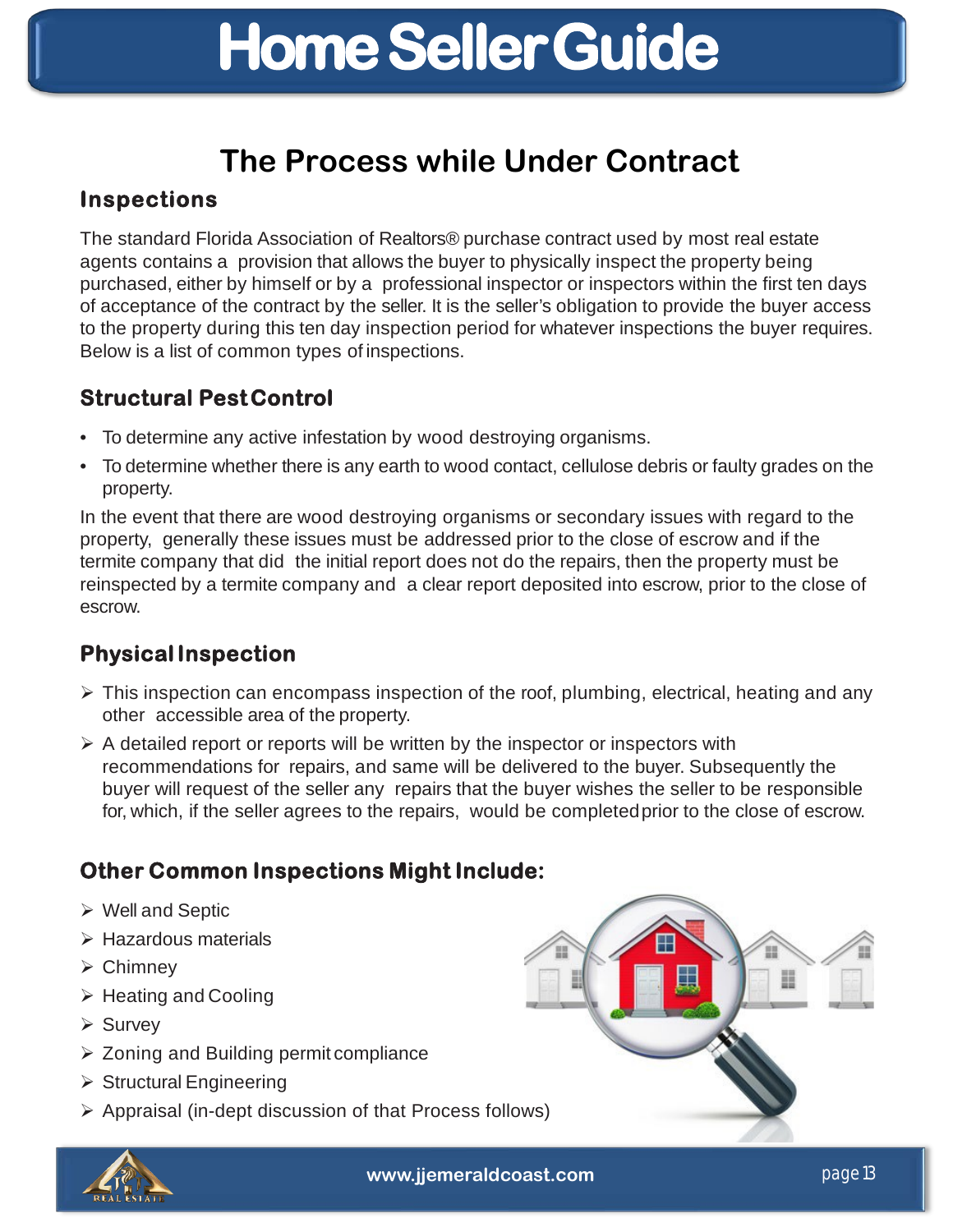## **The Process while Under Contract: The Appraisal**

Once you are under contract, the buyer's lender requires a licensed appraiser to make sure the purchase price is in line with the property's value.

## **Appraisals help guide mortgage terms.**

The appraised value of a home is an important factor in the loan underwriting process. Although lenders may use the sale price to determine the amount of the mortgage they will offer, they generally only do so when the property is sold for less than the appraisal amount. Also, the loan-to-value ratio is based on the appraised value and helps lenders figure out how much money may be borrowed to purchase the property and under what terms. If the LTV is high, the lender is more likely to require the borrower to purchase private mortgage insurance.

### **Appraised value is not a concrete number.**

Appraisals provide a professional opinion of value, but they aren't an exact science. Appraisals may differ quite a bit depending on when they're done and who's doing them. Changes in market conditions also can dramatically alter appraised value.

 **Appraised value doesn't represent the whole picture of home prices.** There are special considerations that appraised value doesn't take into account, such as the need to sell rapidly.



## **Appraisers use data from the recent past.**

Appraisals are often considered somewhat backward looking, because they use sold data from comparable properties (often nicknamed "comps") to help come up with a reasonable price.

 **There are uses for appraised value outside of the purchase process.**  For selling purposes, appraisals are usually used to determine market value or factor into the pricing equation. But other appraisals are used to determine insurance value, replacement value, and assessed value for property tax purposes.

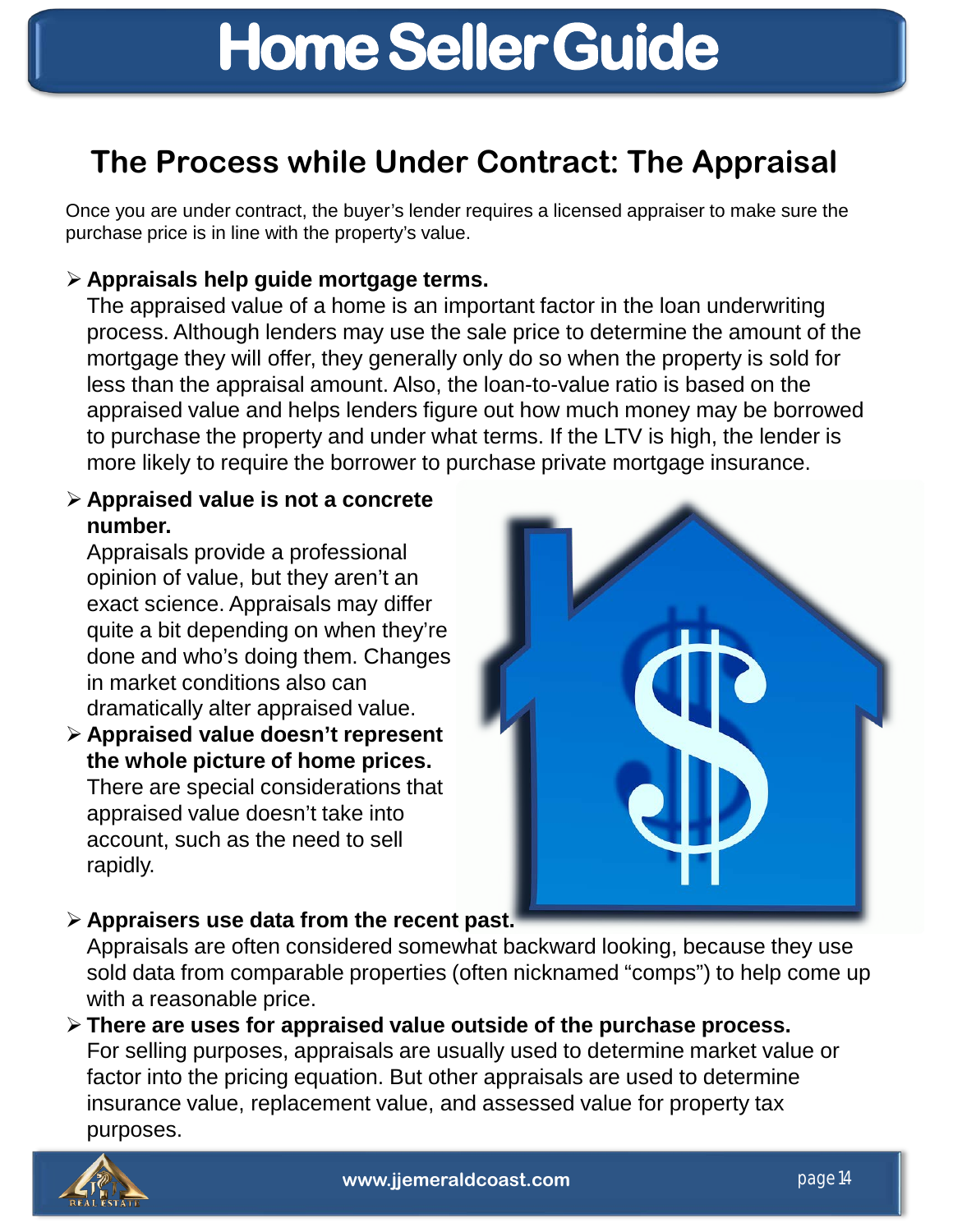## **Home Warranty**

Home Warranties are insurance policies designed to protect a seller during the listing period and a buyer for one year after the close of escrow, against repair costs for mechanical systems and major appliances. The cost of a home warranty policy is a one time fee which either the buyer or the seller can pay at the close of escrow and which is renewable annually. There are a variety of home warranty companies and plans. The plans vary according to the optional coverage chosen by the insured which might include, but not be limited to heating, air conditioning, dishwasher, washer, dryer, refrigerator, garbage disposals, and pool or pool and spa equipment.

## **A Few Of The Benefits Of A Home Warranty Are Listed As Follows:**

- $\triangleright$  Replacement or repair of major or minor plumbing, heating or electrical problems during the policy period at a nominal service fee perincident.
- $\triangleright$  A full network of qualified technicians at your service.
- Protection of your budget against unexpected expenses for repairs or replacements of systems in your home for the first year of ownership (or subsequent years if renewed).



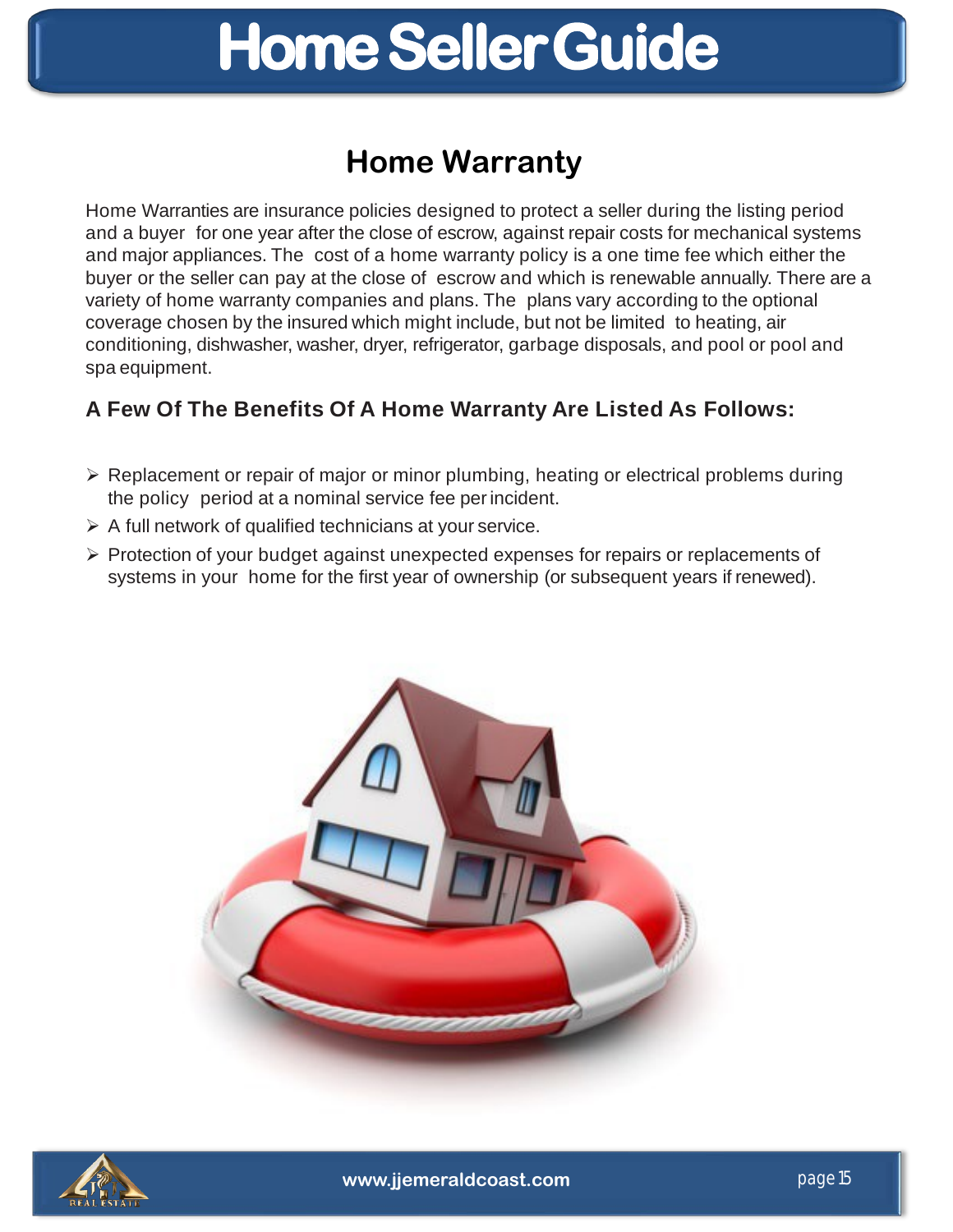## <u>me Seller Conce Conce</u> **Home SellerGuide**

## **Closing Costs**

Although most costs involved in a real estate transaction can be negotiated between buyer and seller, there are a lot of costs that are traditionally paid by one party or the other. We have set forth below a list of these charges:

- $\triangleright$  owner's policy of title insurance
- $\triangleright$  homeowners association fees
- $\triangleright$  real estate commissions
- $\triangleright$  escrow fees (50%)
- $\triangleright$  payoff all existing loans, liens and
- $\triangleright$  encumbrances, including all associated
- $\triangleright$  costs and fees
- $\triangleright$  termite work
- $\triangleright$  taxes due and payable or back taxes
- $\triangleright$  recording fee (50%)
- $\triangleright$  delivery fees

## **The Seller is expected to Pay: The Buyer can be expected to Pay:**

- $\triangleright$  lenders policy of title insurance
- $\triangleright$  endorsement fees for title insurance
- $\triangleright$  escrow fees (50%)
- $\triangleright$  impounds and interest on new loan
- $\ge$  all new loan charges (including appraisal,
- $\triangleright$  origination and discount fees, document
- $\triangleright$  preparation, etc...).
- $\triangleright$  termite inspection fee
- $\triangleright$  hazard insurance premium for first year
- $\triangleright$  delivery fees
- $\triangleright$  homeowners association dues required by
- $\triangleright$  the association for future months
- $\triangleright$  recording fee (50%)

Below is a list of costs involved in a transaction that are negotiable and there is no general tradition as to which party pays them:

- 
- **Example Warranty EXAMPLE THE EXAMPLE FEES** Association Transfer Fees

### **Mandatory Costs:**

FHA AND VA regulations require the seller to pay the following fees in an FHA or VA transaction, if applicable: assignment fee, flood certification fee, bring down endorsements, document preparation fees, photo/inspection fees, tax service contract, warehousing fees, or any other loan cost or charge except the following: prepaid interest, impounds on new loan, loan origination, loan discount fees or appraisal. In addition, on a VA transaction the seller is required to pay the entire escrow fee.

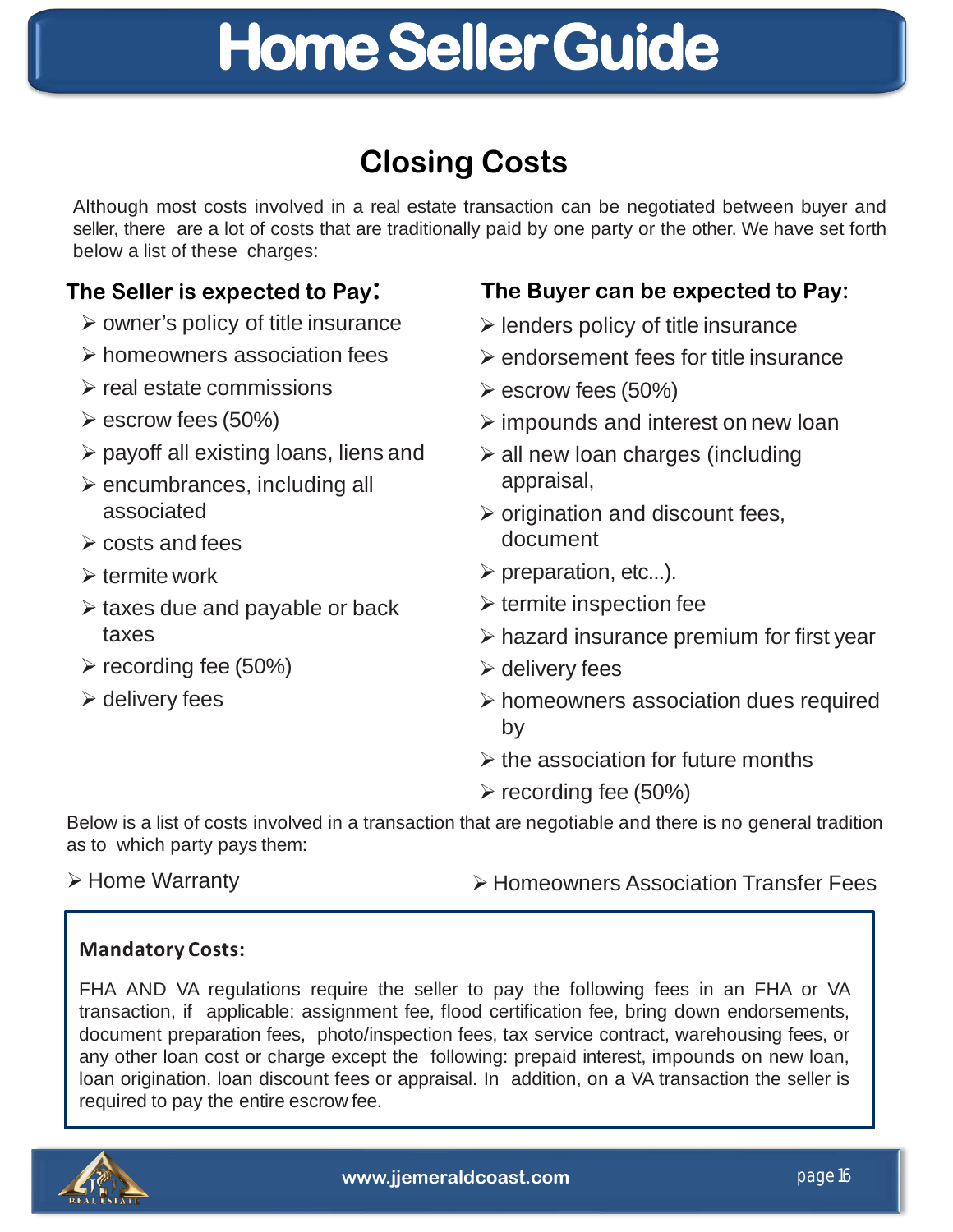## **Transaction Documents**

### **Property disclosure form**

This form requires you to reveal all known defects to your property. Your real estate agent will let you know if there is a special form required in your state.

### **Purchasers' access to premises agreement**

This agreement sets conditions for permitting the buyer to enter your home for activities such as measuring for draperies before you move.

### **Sales contract**

This is the agreement between the buyer and seller, which outlines the terms and conditions of sale. Your agent or your state's real estate department can tell you if a specific form is required.



## **Sales contract contingency clauses**

In addition to the contract, you may need to add one or more attachments to the contract to address special contingencies — such as the buyer's need to sell a home before purchasing.

## **Pre- and post-occupancy agreements**

Unless you're planning on "moving day" being on or before "closing day," you'll need an agreement on the terms and costs of occupancy once the sale closes.

## **Lead-based paint disclosure pamphlet**

If your home was built before 1978, you must provide this pamphlet. The buyers will also have to sign a statement indicating they received the pamphlet.

### **Deed**

This document officially transfers ownership of the property to the buyers or their lender.

## **Affidavits**

These are binding statements by either party. For example, you may end up signing an affidavit stating that you haven't incurred any liens on your home.

### **Riders**

These are amendments to the sales contract that affect your rights. For example, you may wish to negotiate to stay in the home for a specified period after closing, paying rent to the buyers during that period.

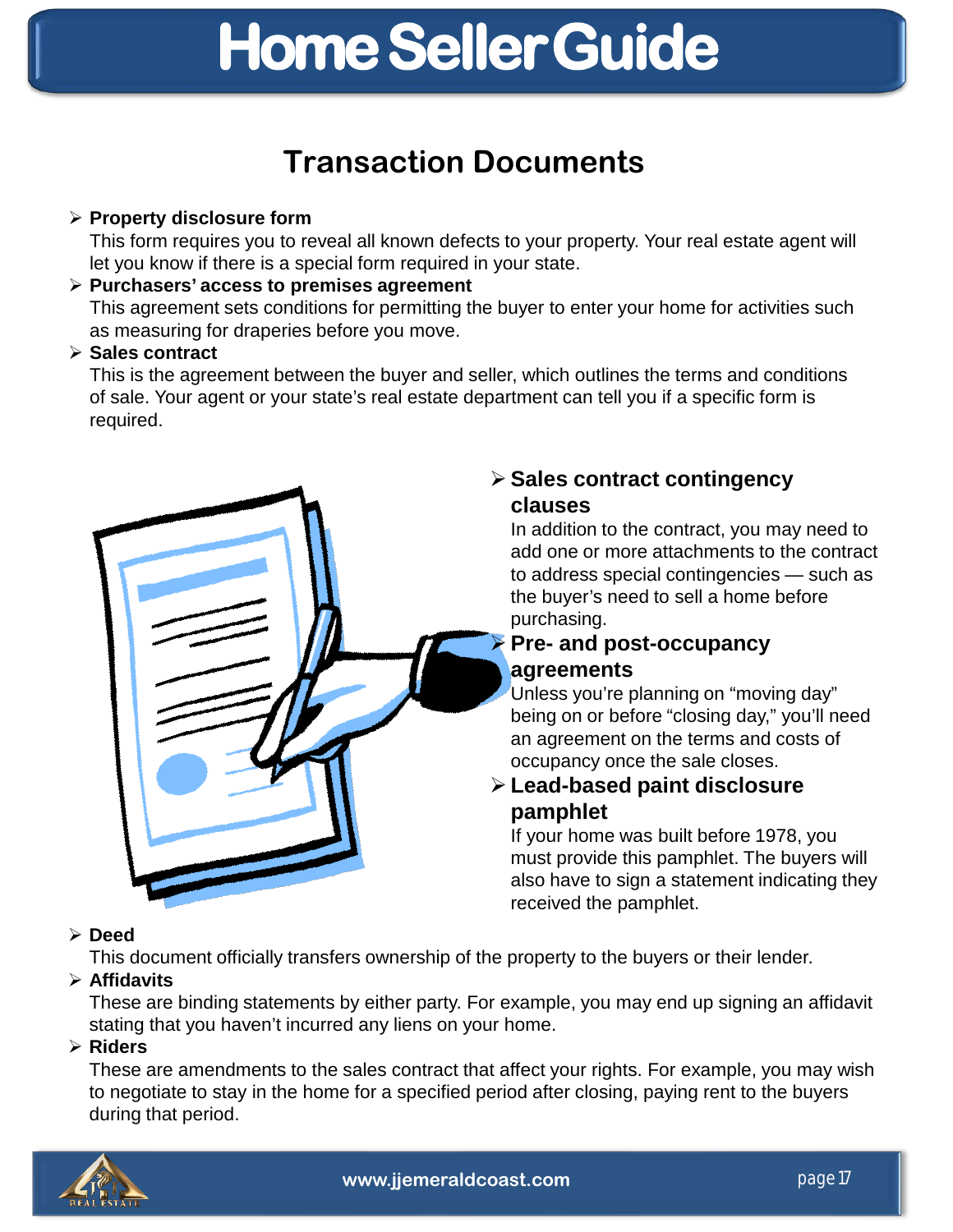## **Closing Costs Worksheet**

Be prepared and know who's responsible for the variety of fees and expenses at the closing table.

|                                                                                   | <b>BUYER</b><br><b>COST</b> | <b>SELLER</b><br><b>COST</b> | <b>OTHER</b> |
|-----------------------------------------------------------------------------------|-----------------------------|------------------------------|--------------|
| Down Payment                                                                      |                             |                              |              |
| Loan Origination                                                                  |                             |                              |              |
| Points paid to receive a lower interest<br>rate                                   |                             |                              |              |
| Home Inspection                                                                   |                             |                              |              |
| Appraisal                                                                         |                             |                              |              |
| <b>Credit Report</b>                                                              |                             |                              |              |
| Mortgage Insurance Premium                                                        |                             |                              |              |
| Escrow for homeowner's insurance                                                  |                             |                              |              |
| Property tax escrow                                                               |                             |                              |              |
| Deed recording                                                                    |                             |                              |              |
| <b>Title insurance Policy Premiums</b>                                            |                             |                              |              |
| <b>Land Survey</b>                                                                |                             |                              |              |
| <b>Notary Fees</b>                                                                |                             |                              |              |
| Home Warranty                                                                     |                             |                              |              |
| Proration* for your share of costs (such as<br>utility bills and property taxes). |                             |                              |              |

\*Lenders keep funds for taxes and insurance in escrow accounts as they are paid with the mortgage, then pay the insurance or taxes for you.

\*\* Because such costs are usually paid on either a monthly or yearly basis, the buyers may have a to pay a bill for services that you actually used before moving or vice versa. Proration is a way to even out bills you may have paid in advance, or that buyers may later pay for services you used.

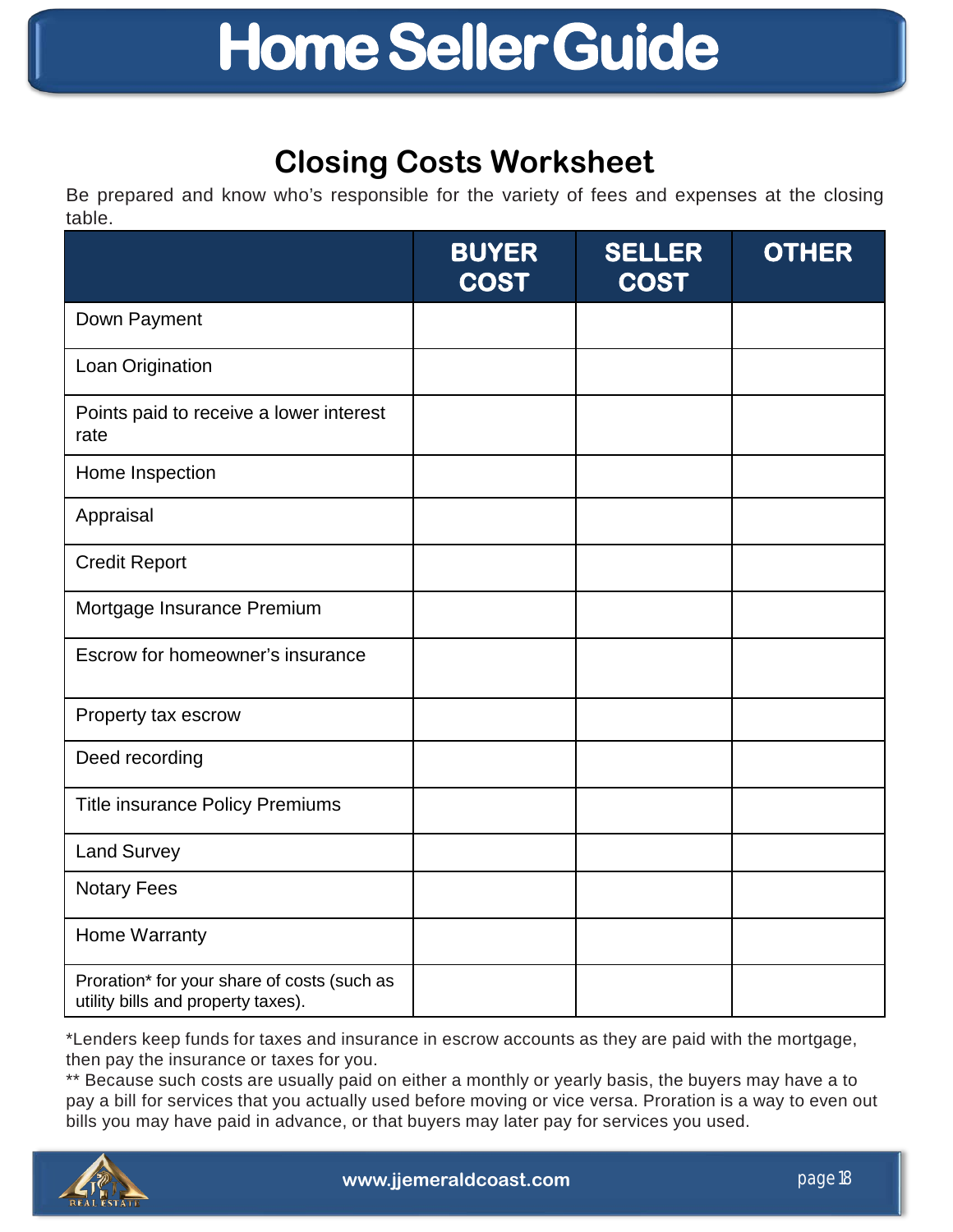## **Q & A: Seller's Frequently Asked Questions**

## Question: **When do I get my proceeds check?**

• On the date of recording, you may request that your escrow officer either cut you a check for your proceeds or wire the funds directly into your bank account.

### **Why do I have to pay interest on my loan pay-off past the**  Question: **day of recording?**

• Your lender continues to accrue Interest to the date that they post your loan as being paid in full. This could be one or two days from the date your escrow officer sends your pay-off check via overnight mail or wire transfer.

## Question: **When do I get a refund from my impound account?**

- After your escrow officer sends your pay-off check to your existing lender, you can expect to get impound account back direct from your lender within 30-60 days.
- If you have any questions after that time, I suggest calling your lender.

### Question: **When do I cancel Homeowner's Insurance?**

• Please do not cancel your insurance until you have confirmed that your transaction has closed.

### **Why does my escrow officer require that I complete a**  Question: **1099 form?**

• A 1099 form is the reporting form adopted by the IRS for submitting the information required by law. Under guidelines established by the IRS, sellers of real property are required to have their sales price required on the 1099 form.

## Question: **What is Statement of Information?**

- Statements of information provide title companies with the information they need to distinguish the buyers and sellers of real property from others with similar names, for the issuance of title insurance at close of Escrow.
- After identifying the true buyers and sellers, title companies may disregard the judgements, liens or other matters on the public records under similar names.

## Question: **I don't understand tax pro-rations. How to they work?**

- Each year on January 1<sup>st</sup>, the lien of that year's property taxes attached to the land, pursuant to Florida Law. However, the lien is not due and payable until October 1st of that year for the first half of that year's bill and the second half of that year's bill is not due until March 1<sup>st</sup> of the following year.
- Pro-rations are done to reimburse the buyer for the portion of the year that the seller has owned the property and has not yet paid taxes.

### **What will I need to take with me to the Title Company to**  Question: **sign my closing documents?**

• Take one of the following: Florida Driver's License, Florida ID, or Military ID